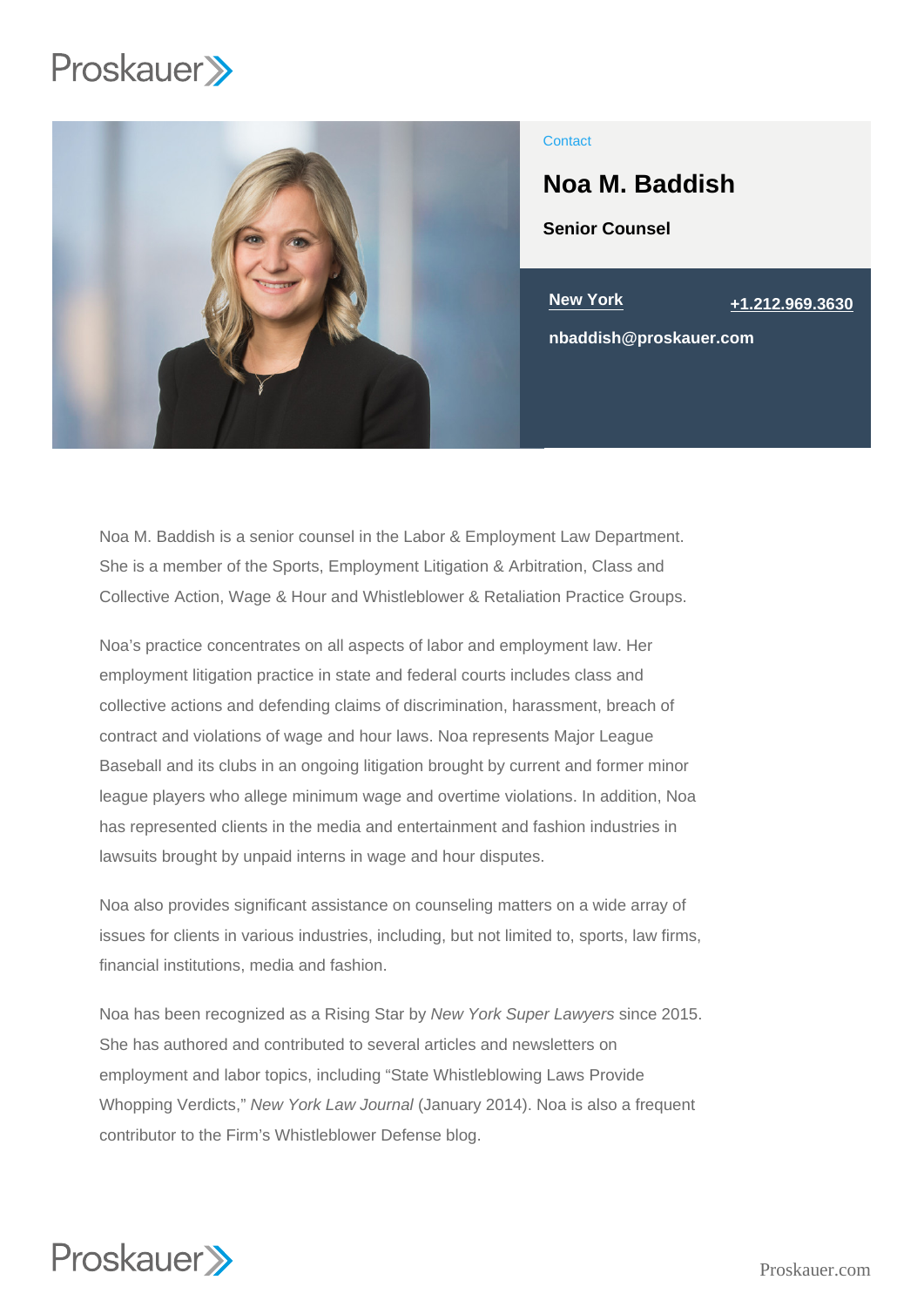Previously served as Assistant General Counsel to the New York City Mayor's Office of Labor Relations, Noa defended the Mayor and City agencies against both employee grievances at arbitration and improper practice petitions before the Board of Collective Bargaining. Prior to that, she was a Law Clerk to Judge Ellen L. Koblitz of the Appellate Division of the New Jersey Superior Court.

While in law school, Noa served on the Executive Board as notes and articles editor of the Fordham Urban Law Journal.

## **Close**

#### **Practices**

Class Actions, Employment Litigation & Arbitration, Wage and Hour, Whistleblowing & Retaliation

#### Industries

Sports

**Education** 

Fordham University School of Law, J.D.

Georgetown University, B.A.

cum laude

Admissions & Qualifications

New Jersey New York

**Clerkships** 

New Jersey Superior Court, Appellate Division - Hon. Ellen L. Koblitz

#### Court Admissions

- U.S. District Court, New Jersey
- U.S. District Court, New York, Eastern District
- U.S. District Court, New York, Southern District